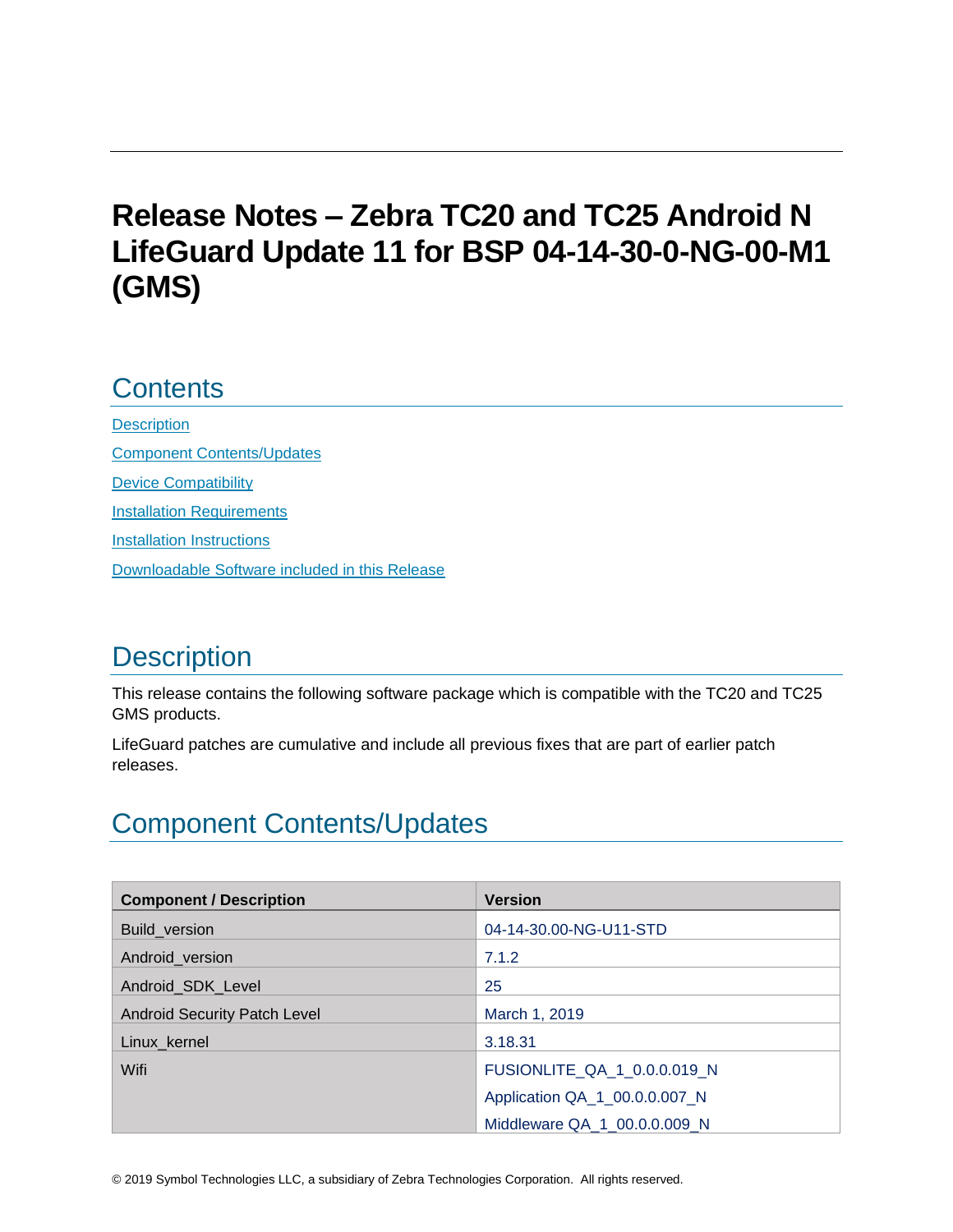|                                  | Radio QA_1_00.0.0.017_N                                                         |
|----------------------------------|---------------------------------------------------------------------------------|
| Platform                         | Qualcomm MSM8937                                                                |
| Scanning_Framework               | 19.50.37.0                                                                      |
| <b>DWDemo</b>                    | 2.0.13                                                                          |
| <b>OSX</b>                       | QCT.71.7.8.UL                                                                   |
| <b>MXMF</b>                      | 8.2.2.0                                                                         |
| Touch                            | Focaltech V1.1 20161103 (fw:0x24)                                               |
| <b>Bluetooth Stack</b>           | CNSS-PR-4-0-552-166444-1/01050102                                               |
| Flash_Size                       | 16G /32G                                                                        |
| RAM_Size                         | 2G                                                                              |
| <b>GPS</b>                       | MPSS.JO.3.0-00295-8937_GENNS_PACK-1                                             |
| <b>MMS</b>                       | 7.1.2                                                                           |
| RIL_Version                      | 1.0                                                                             |
| <b>BT_Pairing_Utility</b>        | 3.8                                                                             |
| Datawedge                        | 7.0.4                                                                           |
| Camera                           | LA.UM.5.6.r1-04600-89xx.0-1                                                     |
| <b>PTT</b>                       | 3.1.35                                                                          |
| RxLogger                         | 5.4.10.0                                                                        |
| StageNow                         | 3.1.1.1019                                                                      |
| Data_Analytics                   | 3.3.0.1113                                                                      |
| <b>EMDK</b>                      | 7.0.0.2000                                                                      |
| <b>IMEI SV Number</b>            | 06                                                                              |
| <b>OEM Config</b>                | 8.1.0.9                                                                         |
| <b>File Browser</b>              | 1.19.1.5                                                                        |
| <b>DDT</b>                       | V1.16.0.1                                                                       |
| Zebra Software Licensing Manager | 3.1.1                                                                           |
| <b>Audio SW Version</b>          | 0.11.0.0                                                                        |
| <b>Acoustic Profiles</b>         | General: CN2.4                                                                  |
|                                  | Cellular: CN2.6                                                                 |
| Fingerprint                      | Zebra/TC25/TC25FM:7.1.2/04-14-30.00-NG-U11-<br>STD/190220:user/release-keys,    |
|                                  | Zebra/TC20/ TC20RT:7.1.2/04-14-30.00-NG-U11-<br>STD /190220:user/release-keys,  |
|                                  | Zebra/ TC20/ TC20RD:7.1.2/04-14-30.00-NG-<br>U11-STD /190220:user/release-keys, |
|                                  | Zebra/ TC20/ TC20KB:7.1.2/04-14-30.00-NG-<br>U11-STD /190220:user/release-keys  |
|                                  |                                                                                 |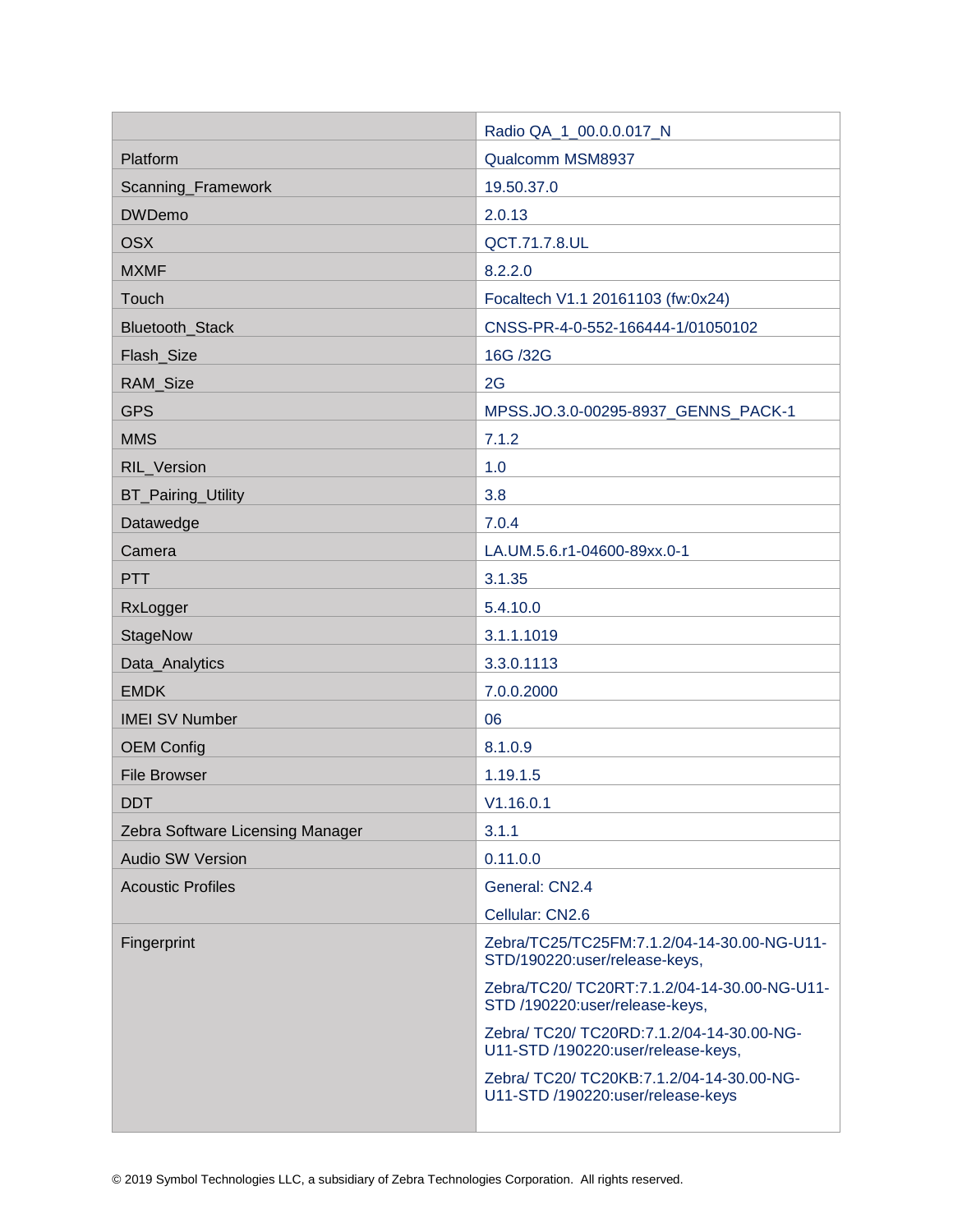#### **1. CFE v11 Updates:**

❖ CFE-TC2X-N-XX-041430-G-00-11.zip (GMS)

#### 1. **Android Security Patch Level**: March 01, 2019

Use the below link to see the Android Security bulletin for more information:<https://source.android.com/security/bulletin/>

2. SPR36233 - Resolved an issue wherein scanner would stop working randomly.

#### **2. CFE v10 Updates:**

❖ CFE-TC2X-N-XX-041430-G-00-10.zip (GMS)

#### 3. **Android Security Patch Level**: February 01, 2019

Use the below link to see the Android Security bulletin for more information:<https://source.android.com/security/bulletin/>

**4.** SPR36220 - Resolved an issue where Google Play Services disabled after bypassed GMS Setup Wizard.

#### **3. CFE v9 Updates:**

❖ CFE-TC2X-N-XX-041430-G-00-09.zip (GMS)

#### 1. **Android Security Patch Level**: January 01, 2019

Use the below link to see the Android Security bulletin for more information:<https://source.android.com/security/bulletin/>

- 1. SPR36021 Resolved an issue wherein voice call quality was getting degraded when phone is slightly moved away from the mouth area.
- 2. SPR35855/35695 Resolved an issue wherein datawedge is slow in scanning output data.
- 3. Updated below mentioned components:
	- o Scanner Framework: Version 19.50.37.0
		- a. SPR35288 Fixed an issue wherein initialization of scanner was taking ~1sec.
		- b. SPR35054 Added support for reduced quite zone barcode decoding.
	- o WLAN/BT Firmware: Version CNSS-PR-4-0-552-166444-1/01050102
		- a. CVE-2018-5383 was corrected preventing unauthenticated BT pairing.
		- b. WiFi: FUSIONLITE\_QA\_1\_0.0.0.019\_N
		- c. SPR35609 Resolved an issue where WLAN operation is affected when BT was in use.

#### **4. CFE v8 Updates:**

- ❖ CFE-TC2X-N-XX-041430-G-00-08.zip (GMS)
	- 1. **Android Security Patch Level**: December 01, 2018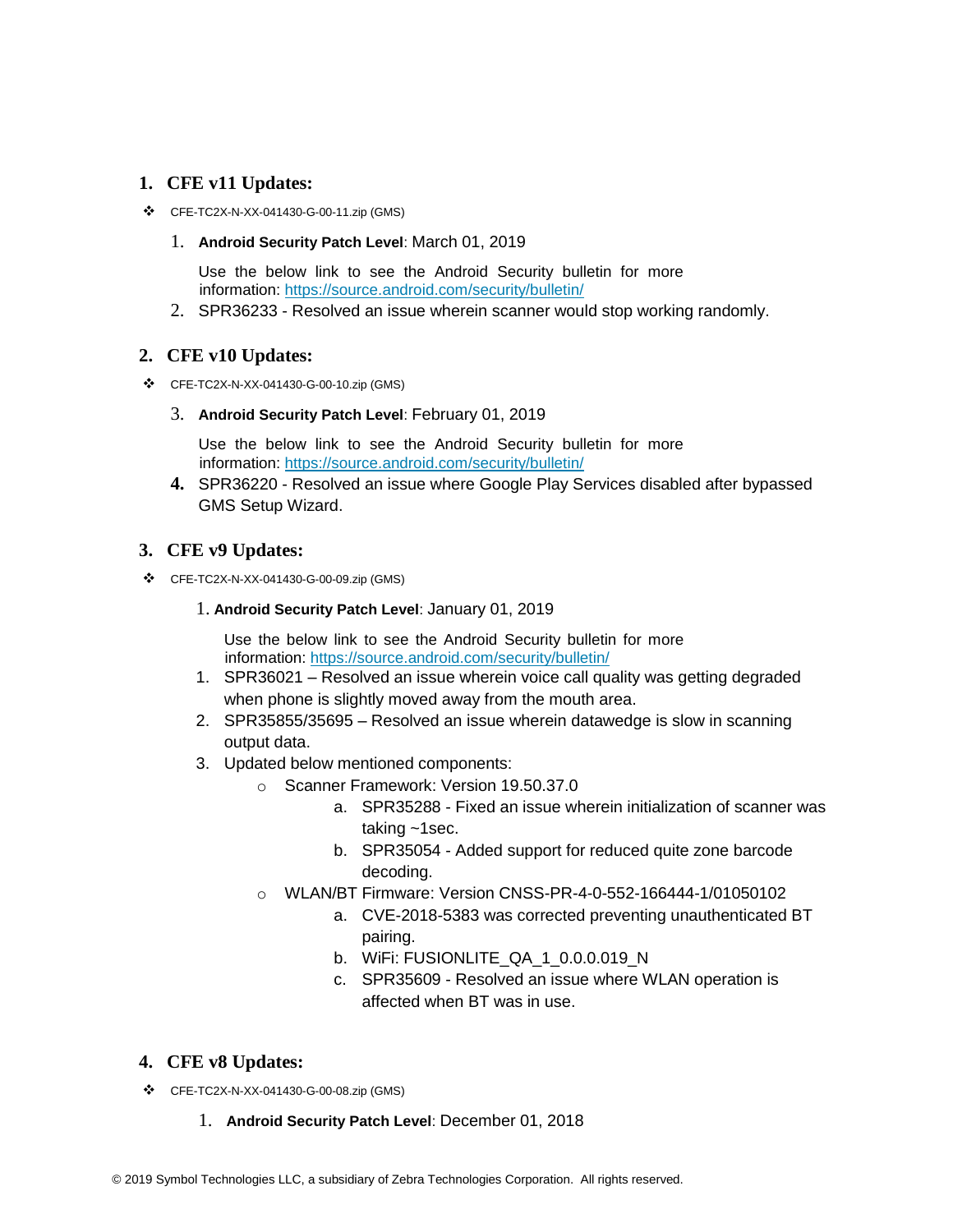Use the below link to see the Android Security bulletin for more information:<https://source.android.com/security/bulletin/>

2. SPR34310/35785 – Resolved an issue wherein CANCEL READ API was not working when continuous Mode was enabled.

#### **5. CFE v7 Updates:**

- ❖ CFE-TC2X-N-XX-041430-G-00-07.zip (GMS)
	- **1. Android Security Patch Level**: November 01, 2018

Use the below link to see the Android Security bulletin for more information:<https://source.android.com/security/bulletin/>

**2.** MX, StageNow, EMDK, Datawedge component updates:

Note: For detailed release notes, please refer [http://techdocs.zebra.com](http://techdocs.zebra.com/)

- o MX: Version 8.2.2.0
	- a. SPR35665 Resolved an issue wherein google keyboard settings are not persisting through a reboot when configured directly after factory reset.
	- b. SPR34771 Resolved a synchronization issue in Mx.
- o StageNow Client: Version 3.1.1.1019
- o EMDK: Version 7.0.0.2000
- o Datawedge: Version 7.0.4
- **3.** B2M client included in disabled mode.
- **4.** SPR35581 Resolved an issue wherein soft Keyboard was not coming up upon explicitly invoking via API on hard keypad devices.

#### **6. CFE v6 Updates:**

- ❖ CFE-TC2X-N-XX-041430-G-00-06.zip (GMS)
	- 1. **Android Security Patch Level**: October 01, 2018

Use the below link to see the Android Security bulletin for more information:<https://source.android.com/security/bulletin/>

2. SPR35440- Resolved an issue where device did not show private APN when it was created using StageNow.

#### **7. CFE v5 Updates:**

- ❖ CFE-TC2X-N-XX-041430-G-00-05.zip (GMS)
	- 1. **Android Security Patch Level**: September 01, 2018

Use the below link to see the Android Security bulletin for more information:<https://source.android.com/security/bulletin/>

- **2. Updated below mentioned components:**
	- o File Browser: Version 1.19.1.5
	- o Diagnostic Tool: Version 1.16.0.1
	- o OEMConfig: Version 8.1.0.9
	- o WiFi FUSIONLITE\_QA\_1\_0.0.0.018\_N
	- o DataAnalytics Version 3.3.0.1113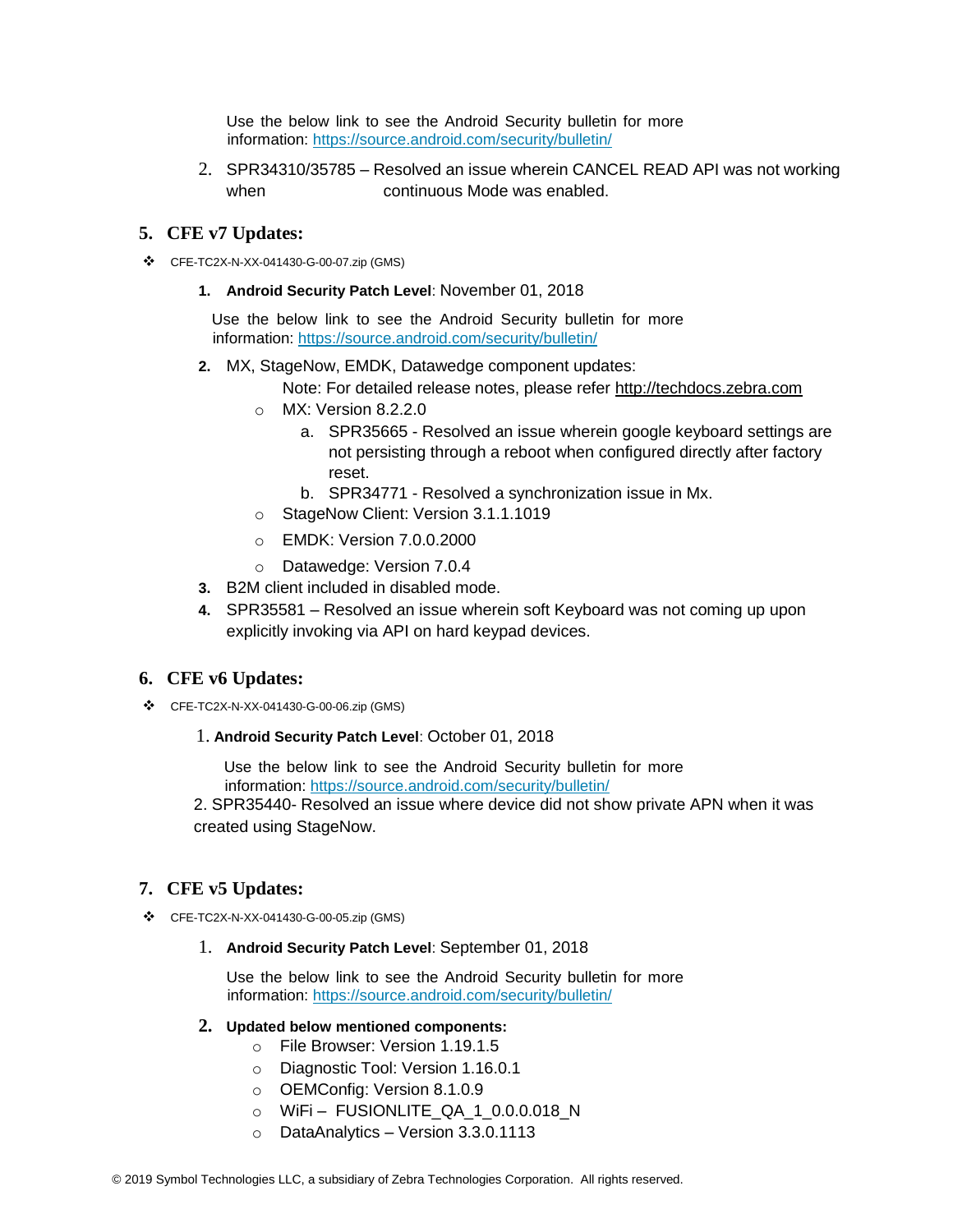3. MX, StageNow, EMDK, Datawedge component updates:

Note: For detailed release notes, please refer [http://techdocs.zebra.com](http://techdocs.zebra.com/)

- o MX: Version 8.1.0.10
	- a. SPR34716 Resolved an issue wherein the MX was getting killed by Backup manager and didn't restart properly.
	- b. SPR33323 Added new feature to enable/disable physical keyboard via StageNow.
- o StageNow Client: Version 3.1.1.1018
- o EMDK: Version 6.10.12.1312
- o Datawedge: Version 6.9.49
	- c. SPR34429 Resolved an issue wherein DataWedge failed to load "default Profile0".
	- d. SPR34614 Resolved an issue in DataWedge wherein scanner could not be enabled due to quick enabling and disabling of scanner through Intents.
	- e. SPR34972 Implemented new parameters in scanner input plugin API so that the API takes considerable less time to suspend/reenable of the scanner.
- 4. Included Zebra Software License Manager v3.1.1.
- 5. SPR33207- Resolved an issue wherein the Device Diagnostic tool had an issue with reading the Battery Cycles in the application for PP+ batteries.
- 6. SPR35252- Resolved an issue wherein the device reboots when DO mode is enabled and user tries to turn data saver on.
- 7. SPR35568 Resolved an issue wherein device does not show preview information in Messaging App when language toggles from right-to-left.
- 8. Data Analytics changes:
	- o DataAnalytics has been renamed to Zebra Data Service.
	- o DAInBuiltDCA has been renamed to Zebra Data Service Plugin.
	- o SettingsEULA has been renamed to Zebra Data Services.
	- $\circ$  In this release, the ZDS-EULA pop up during configuring the device, can be automatically skipped if the device is configured for Device Owner mode or when SUWBypass is used.
	- o DO mode configuration mechanism includes NFC bump, QR code, AFW# and Zero touch.
	- o SUW Setup Wizard Bypass can set with PowerMgr CSP.
	- $\circ$  On Automatic skipping of Zebra EULA, Zebra's default settings and data collection rules will be configured on the device.
- 9. Disabled the Qualcomm Location from GMS build for both TC20 and TC25.

#### **8. CFE v4 Updates:**

- ❖ CFE-TC2X-N-XX-041430-G-00-04.zip (GMS)
	- 1. **Android Security Patch Level**: August 01, 2018 Use the below link to see the Android Security bulletin for more information: <https://source.android.com/security/bulletin/>
	- 2. Updated below mentioned components:
		- $\circ$  MXMF Version 8.0.1.2
			- o DataWedge Version 6.8.54
			- o EMDK Version 6.9.16.1216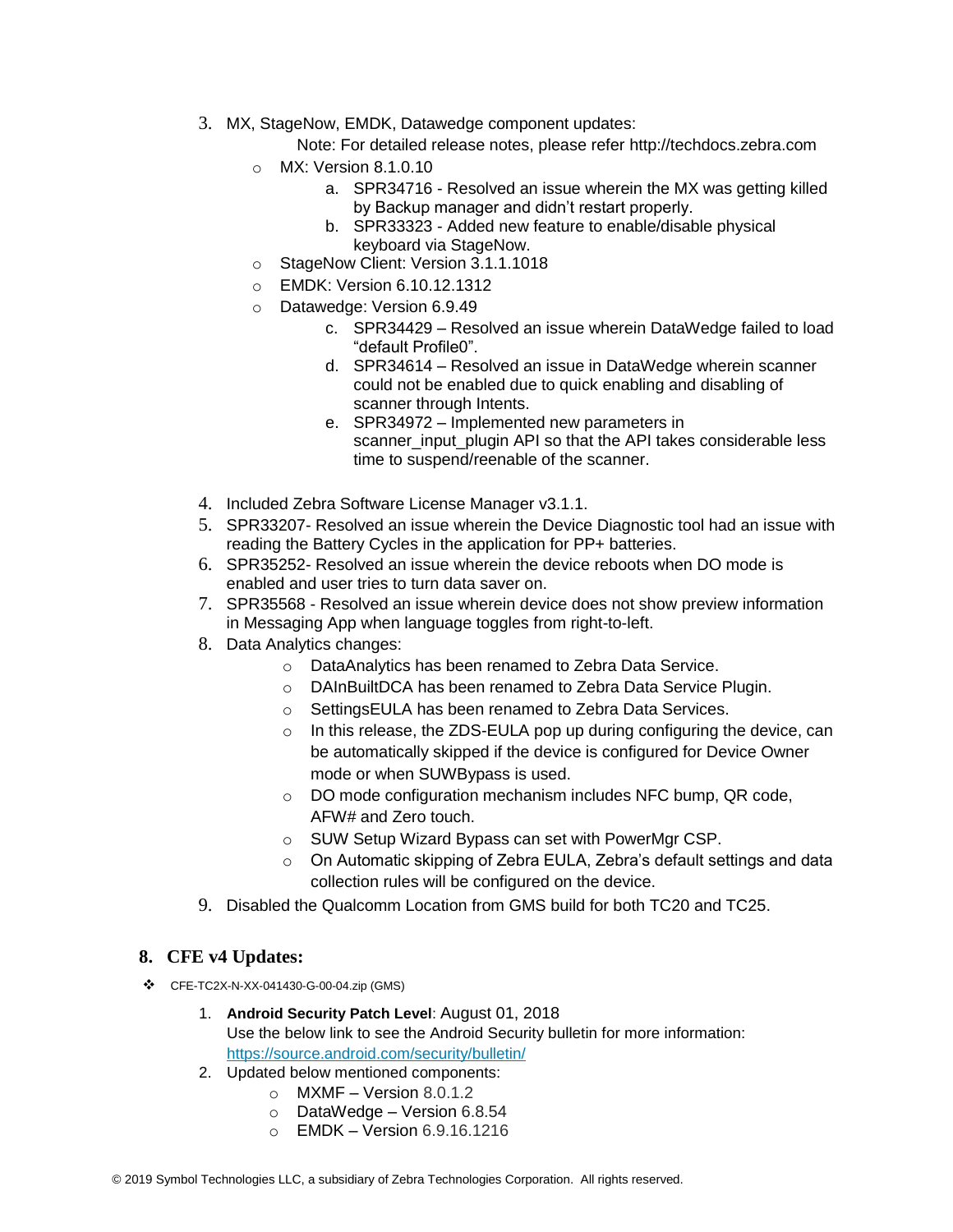- o StagingClient Version 3.0.1.1038
- o File Browser -- Version 1.19.1.5
- o DDT -- Version 1.15.0.14
- o OEM Config Version 8.0.0.4
- o Data Analytics -- Version 3.3.0.1113
- o Wifi -- Version FUSIONLITE\_QA\_1\_0.0.0.017\_N
- 3. SPR35005 Resolved an issue wherein the Proximity being Suspended.
- 4. Added cellular WAN changes to support some Latin American (LATAM) carriers certification. TC25 now supports following Latin America Carriers
	- AT&T Mexico
	- Telcel Mexico
	- Telefonica Columbia
- 5. Changes for Telenor Denmark carrier certification:
	- SPR34858 Corrected SIM PIN Retry Count
		- Danish language translations

#### **9. CFE v3 Updates:**

- ❖ CFE-TC2X-N-XX-041430-G-00-03.zip (GMS)
	- 1. **Android Security Patch Level**: July 01, 2018

Use the below link to see the Android Security bulletin for more information:<https://source.android.com/security/bulletin/>

- 2. Updated below mentioned components:
	- a. MXMF Version 8.0.1.2
	- b. DataWedge Version 6.8.54
	- c. EMDK Version 6.9.16.1216
	- d. StagingClient Version 3.0.1.1038
	- e. File Browser --1.19.1.5
	- f. DDT -- 1.15.0.14
- 3. SPR34716 Resolved an issue wherein the MX was getting killed by Backup manager and didn't restart properly.
- 4. SPR34145 Resolved an issue wherein indexing of the WEP key was not handled correctly.
- 5. SPR34429 Resolved an issue wherein failed to emit scan beam if the application was launched during device suspend.

#### **10. CFE v2 Updates:**

❖ CFE-TC2X-N-XX-041430-G-00-02.zip (GMS)

#### 1. **Android Security Patch Level**: June 01, 2018

Use the below link to see the Android Security bulletin for more information:<https://source.android.com/security/bulletin/>

- 1. Updated below mentioned components:
	- a. MXMF Version 8.0.0.10
	- b. DataWedge Version 6.8.50
	- c. EMDK Version 6.9.16.1216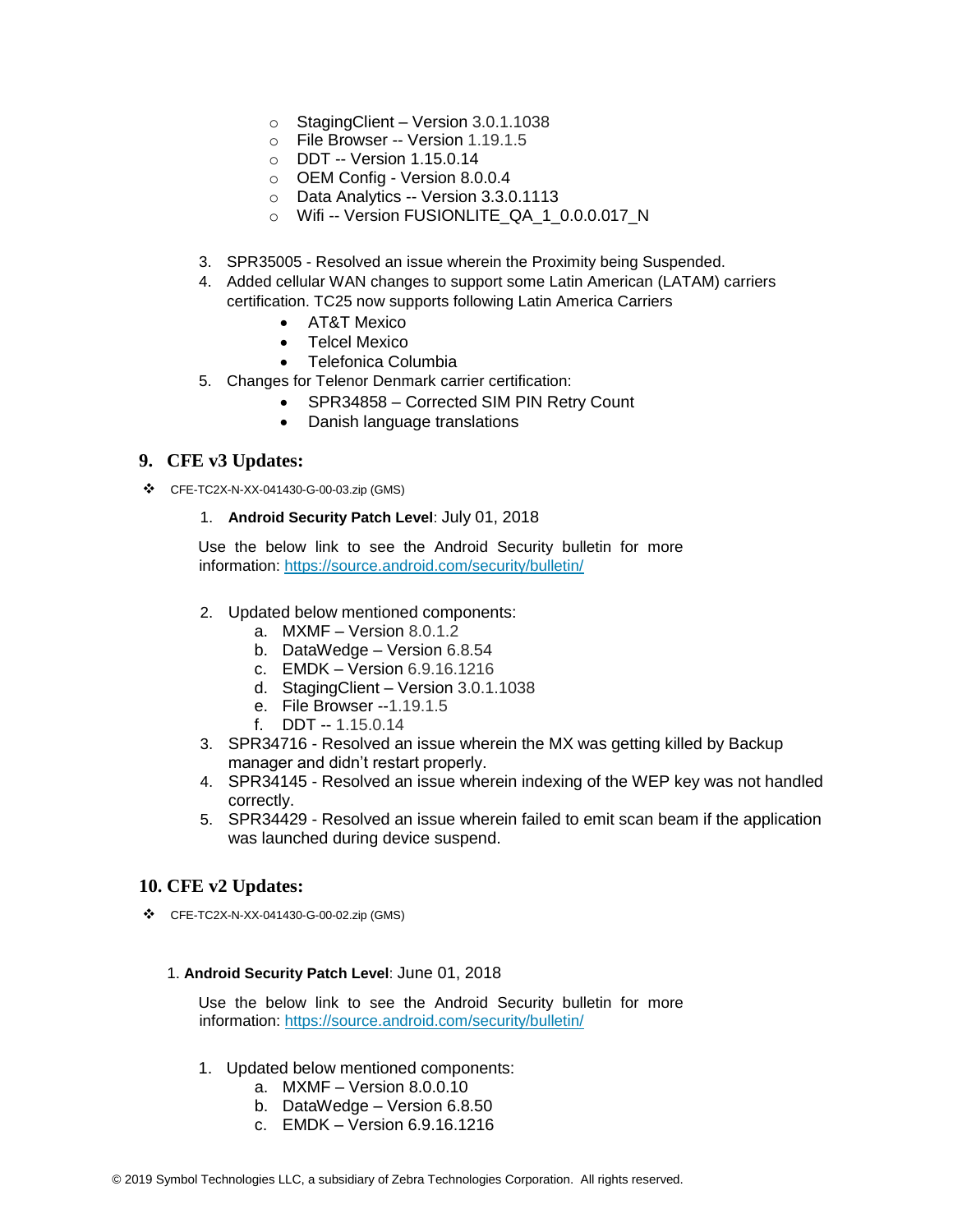- d. StagingClient Version 3.0.1.1037
- e. File Browser --1.19.1.5
- f. DDT -- 1.15.0.14
- 2. SPR33671 Resolved an issue wherein user was unable to create WIFI profile with username as backslash followed by number
- 3. SPR34267 Resolved an issue wherein the device was failed to enable USB debugging when a barcode was scanned.
- 4. SPR33862 Resolved an issue wherein the Screen Time off settings using Display manager CSP was not working.
- 5. SPR34145 Resolved an issue wherein indexing of the WEP key was not handled correctly.
- 6. SPR33973 Resolved an issue wherein erroneously loading default profile by providing feature to ignore disabled profiles in DataWedge
- 7. SPR33848 Added support to included category field in intent profile in StageNow.
- 8. SPR34189 Resolved an issue wherein low ram and oom limit adjustments to provide more free memory.
- 9. SPR33639 Resolved an issue wherein the customer app install and launch during device sleep state and device stop emitting scan beam after awake from suspend.
- 10. SPR33876 Resolved an issue wherein Display Timeout was unable set via **StageNow**
- 11. SPR33607 Resolved an issue where few fresh devices were unable to stage after unbox the device.
- 12. SPR33538 Resolved an issue wherein the Scanner beam stuck off and No LED beam while pressing scanner button.
- 13. SPR33977 Resolved an issue wherein Time Zone setting through StageNow profile was not working.
- 14. SPR33981 Resolved an issue Czech Republic Regulatory Country could not be set using Wifi config profile.
- 15. SPR33799 Resolved an issue wherein DataWedge was sending char 10 instead of char 13.
- 16. SPR31491- Resolved an issue wherein device not able to stage devices from manufacturing with StageNow.

# <span id="page-6-0"></span>Device Compatibility

This software release has been approved for Android TC20 Nougat GMS models mentioned below.

| <b>Device</b>          | <b>Operating System</b>                                         |
|------------------------|-----------------------------------------------------------------|
| TC200J-10C112A6        | Android N GMS ROW - EMEA, LATAM,<br>APAC & Canada               |
| TC200J-10C112US        | Android N GMS US Only                                           |
| TC200J-10A111US        | Android N GMS US Only                                           |
| TC200J-10A111A6        | Android N GMS ROW - EMEA, LATAM,<br>APAC & Canada               |
| TC200J-10C213A6        | Android N GMS ROW - EMEA, LATAM,<br>APAC & Canada (Premium SKU) |
| TC200J-10C213US        | Android N GMS US Only (Premium SKU)                             |
| <b>TC200J-10A111TN</b> | Android N GMS TUNISIA Only                                      |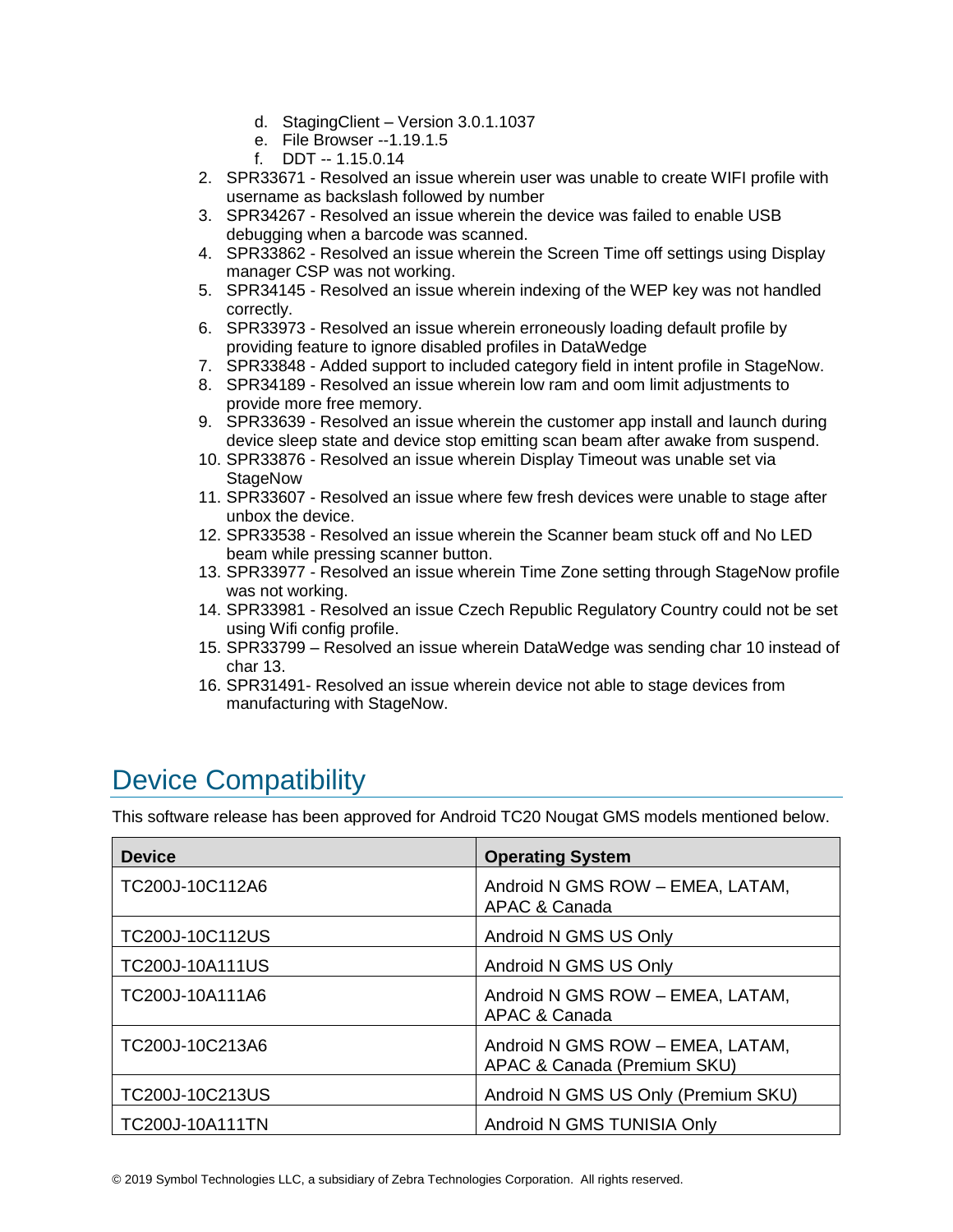| TC200J-10C112TN        | Android N GMS TUNISIA Only                                     |
|------------------------|----------------------------------------------------------------|
| TC200J-10C213IA        | Android N GMS INDIA (Premium SKU)                              |
| TC200J-10C112IA        | Android N GMS INDIA                                            |
| TC200J-10A111IA        | Android N GMS INDIA                                            |
| TC200J-1KC111A6        | Android N GMS ROW EMEA, LATAM, APAC<br>& Canada (Keyboard SKU) |
| <b>TC200J-1KC111IA</b> | Android N GMS INDIA (Keyboard SKU)                             |
| <b>TC200J-1KC111TN</b> | Android N GMS TUNISIA (Keyboard SKU)                           |
| <b>TC200J-1KC111US</b> | Android N GMS US (Keyboard SKU)                                |

This software is also approved for Android TC25 Nougat GMS models mentioned below

| <b>Device</b>   | <b>Operating System</b>          |
|-----------------|----------------------------------|
| TC25AJ-10C102A6 | Android N GMS ROW - EMEA         |
| TC25AJ-10B101A6 | Android N GMS ROW - EMEA         |
| TC25BJ-10C102A6 | Android N GMS ROW - EMEA & APAC  |
| TC25BJ-10B101A6 | Android N GMS ROW - EMEA & APAC  |
| TC25BJ-10C102IA | Android N GMS ROW - INDIA        |
| TC25BJ-10B101IA | Android N GMS ROW - INDIA        |
| TC25BJ-10C102BR | Android N GMS ROW - BRAZIL       |
| TC25BJ-10B101BR | Android N GMS ROW - BRAZIL       |
| TC25BJ-10C102TN | Android N GMS ROW - TUNISIA      |
| TC25BJ-10B101TN | Android N GMS ROW - TUNISIA      |
| TC25BJ-10C102JP | Android N GMS ROW - JAPAN        |
| TC25BJ-10B101JP | Android N GMS ROW - JAPAN        |
| TC25AJ-10C102US | Android N GMS NORTH AMERICA - US |
| TC25AJ-10B101US | Android N GMS NORTH AMERICA - US |
| TC25BJ-10B101ID | Android N GMS ROW - INDONESIA    |
| TC25BJ-10C102ID | Android N GMS ROW - INDONESIA    |

## <span id="page-7-0"></span>Installation Requirements

### HW Requirements

- Windows PC running Windows 7/10 32/64 bits
- USB Type C Cable
- Micro SD Card with at least 2GB capacity (optional)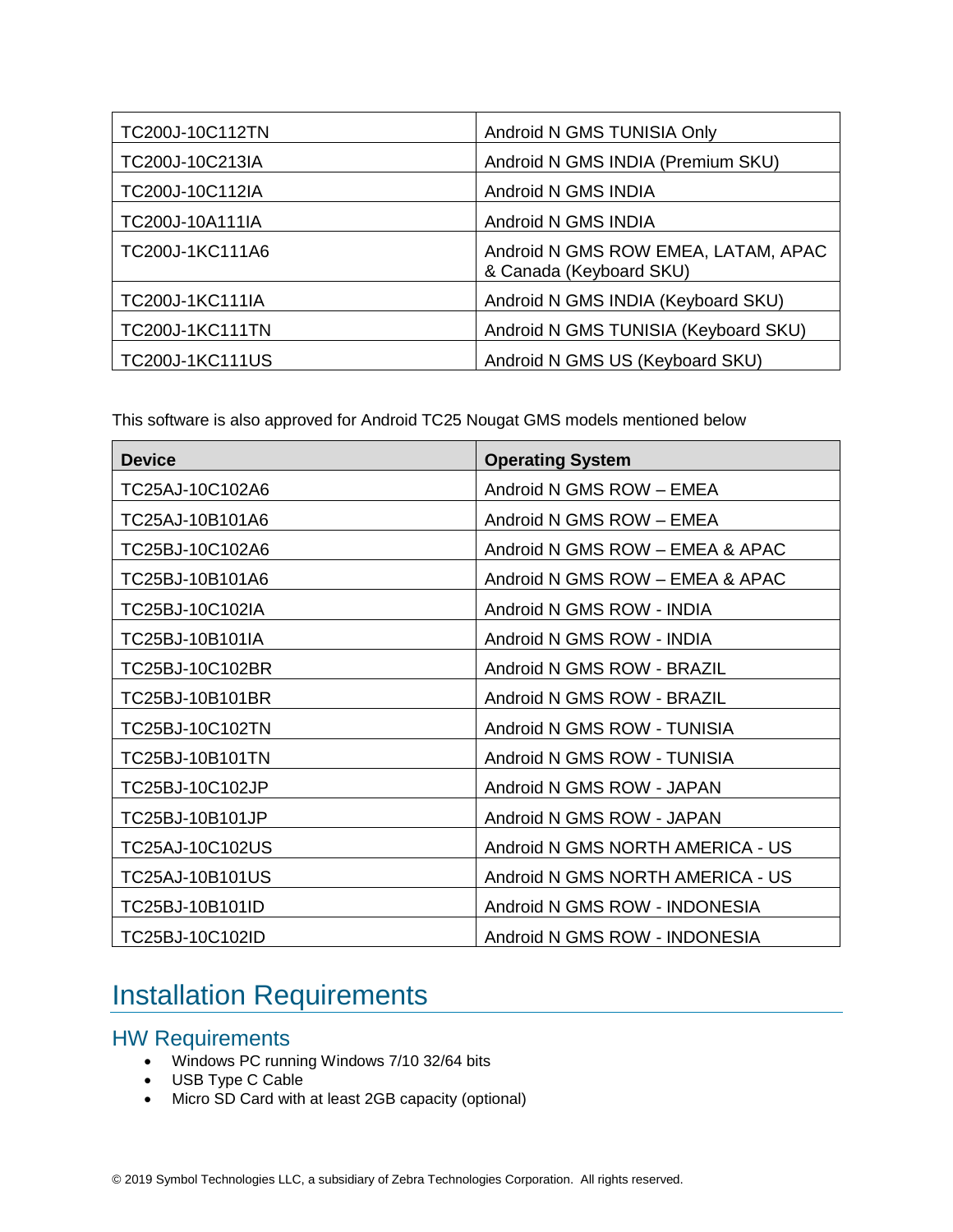### SW Requirements

Please make sure following components are installed on your computer before commencing OS installation.

- Zebra Android USB Driver V2.2 or higher
- Android Debug Bridge version 1.0.39 or higher
- TC20/TC25 GMS Android OS Release Images

### Image Compatibility

To use this Update, the terminal must have the BSP 04-14-30-0-NG-00-M1 installed as the baseline OS.

## <span id="page-8-0"></span>Installation Instructions

### Using the "adb sideload" method

#### **Assumptions**

- 1. ADB installed on PC
- 2. TC20/TC25 has Developer options enabled
- 3. USB debugging ON

#### Procedure

- 1. Plug the TC20/TC25 into the USB & Charging Cable and then the Cable to the PC. If you have a Cradle with USB connectivity, connect it now.
- 2. You may need to pull down notification bar, and tap on the notification which says, "USB charging this device", and change it to "Transfer files".
- 3. Open Command Prompt on PC, run "adb devices" and check to see if you can see the device's serial number… If yes, proceed… if not you will need to get the PC set up with the proper drivers or install an External SD Card.
- 4. You may also get a pop up on your PC (Win 7) that you will be connected as a Portable Media Player… this can be ignored.
- 5. Entering Recovery Mode
	- a. Choice 1: In Command Prompt, type "adb reboot recovery" and click enter.
	- b. Choice 2:
		- i. Reboot and hold PTT key
		- ii. When Zebra Technologies logo appears on the screen Release the PTT Key
- 6. Your TC20/TC25 will reboot and take you to Android Recovery screen.
- 7. To select Sideload Method
	- a. Use the Volume + and to highlight, "Apply update from ADB" and press the Power Key to select it
- 8. With your Command Prompt, open, type "adb sideload" and add a space and then drag and drop the zip file which you want to apply to the device and press enter.
	- a. When the file download starts, the command window will show progress with a percentage completed.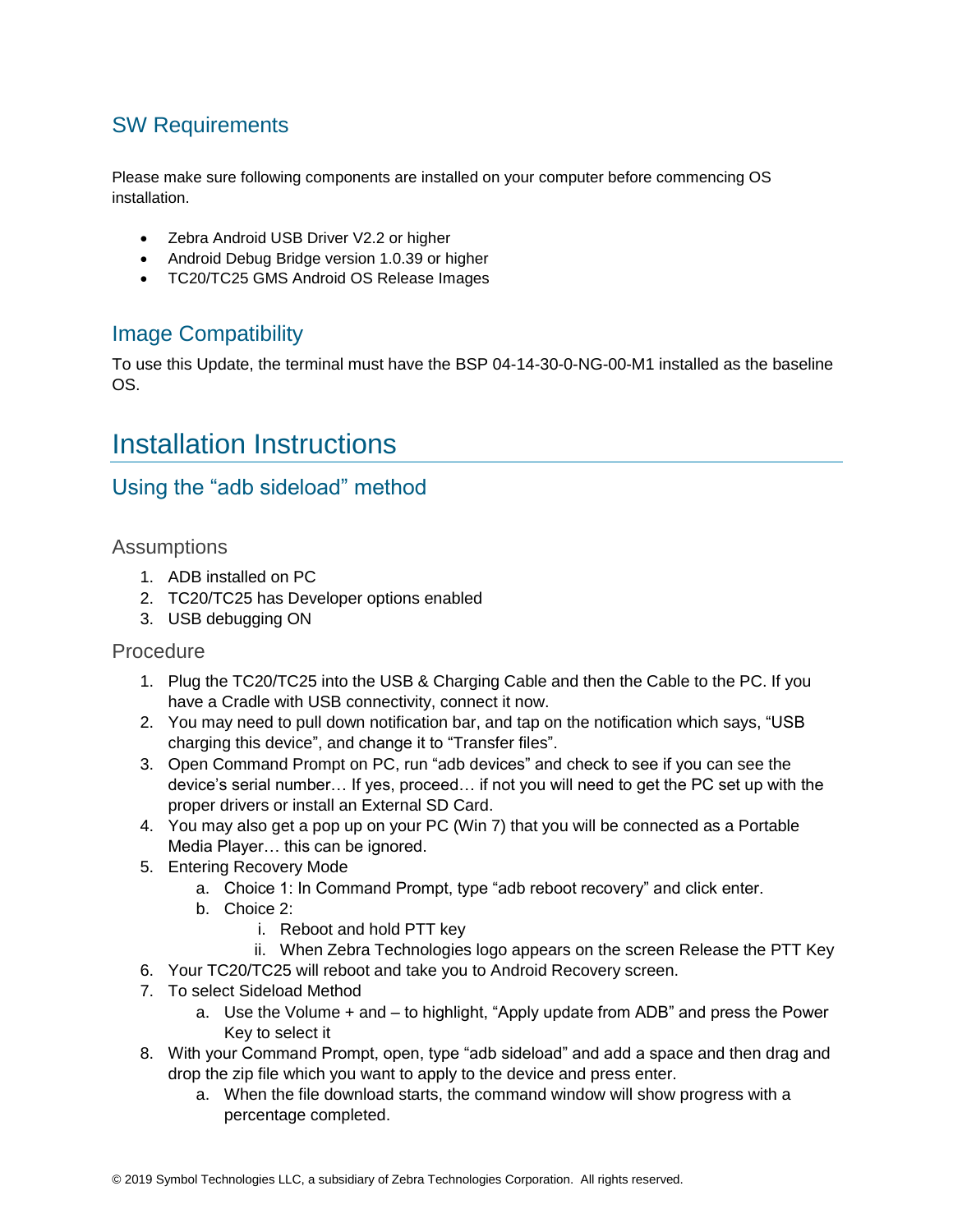- b. Device display will show a series of messages indicating it is downloading, verifying and installing the image on to the device.
- 9. After successful update, the device will auto reboot and you see Zebra on top and POWERED BY android at the bottom and after about 10 second will transition to the TC20/TC25 Touch Computer splash screen with 5 dancing white dots at bottom… it will stay at this screen for up to 4 minutes and then present the "Welcome Screen".
- 10. To make sure the OS Patch Update took place, once the initial setup is complete;
	- a. Go to "Settings" and scroll down to "About phone" and look at the "Build number". It should state "04-14-30.00-NG-U11-STD" and the Patch Version should indicate as "11".
- 11. Now you are all set to use your TC20/TC25.

### Using External SD Card

- 1. Plug the TC20/TC25 into the USB & Charging Cable and then the Cable to the PC. If you have a Cradle with USB connectivity, connect it now.
- 2. You may need to pull down notification bar, and tap on the notification which says, "USB charging this device", and then change it to "Transfer files".
- 3. You may also get a pop up on your PC (Win 7) that you will be connected as a Portable Media Player… this can be ignored.
- 4. Copy the required files to the SD Card. This can be done in two ways
	- a. Copy the files to the Micro SD card with the help of a SD Adapter which gets inserted to the SD slot of your PC/Laptop/SD Writer.
	- b. Directly transfer files to the Micro SD card which is inserted in to the back of the device. Please refer to the user guide on how to open the back door and inserting the SD card to the device.
- 5. Entering Recovery Mode
	- a. Choice 1: In Command Prompt, type "adb reboot recovery" and click enter.
	- b. Choice 2:
		- i. Reboot and hold PTT key
		- ii. When Zebra Technologies logo appears on the screen Release the PTT Key
- 6. Your TC20/TC25 will reboot and take you to Android Recovery screen.
- 7. Applying update via External SD card
	- a. Use the Volume + and to highlight select option to "Apply update from SD card" and press the Power Key to select it
	- b. Use the Volume + and to highlight package to be installed (downloaded Zip file) and press the Power Key to select it.
- 8. After successful update, the device will auto reboot and you see Zebra on top and POWERED BY android at the bottom and after about 10 second will transition to the TC20/TC25 Touch Computer splash screen with 5 dancing white dots at bottom… it will stay at this screen for up to 4 minutes and then present the "Welcome Screen".
- 9. To make sure the OS Update took place, once the initial setup is complete;
	- a. Go to "Settings" and scroll down to "About phone" and look at the "Build number". It should state "04-14-30.00-NG-U11-STD" and the Patch Version should indicate as "11".
- 10. Now you are all set to use your TC20/TC25.